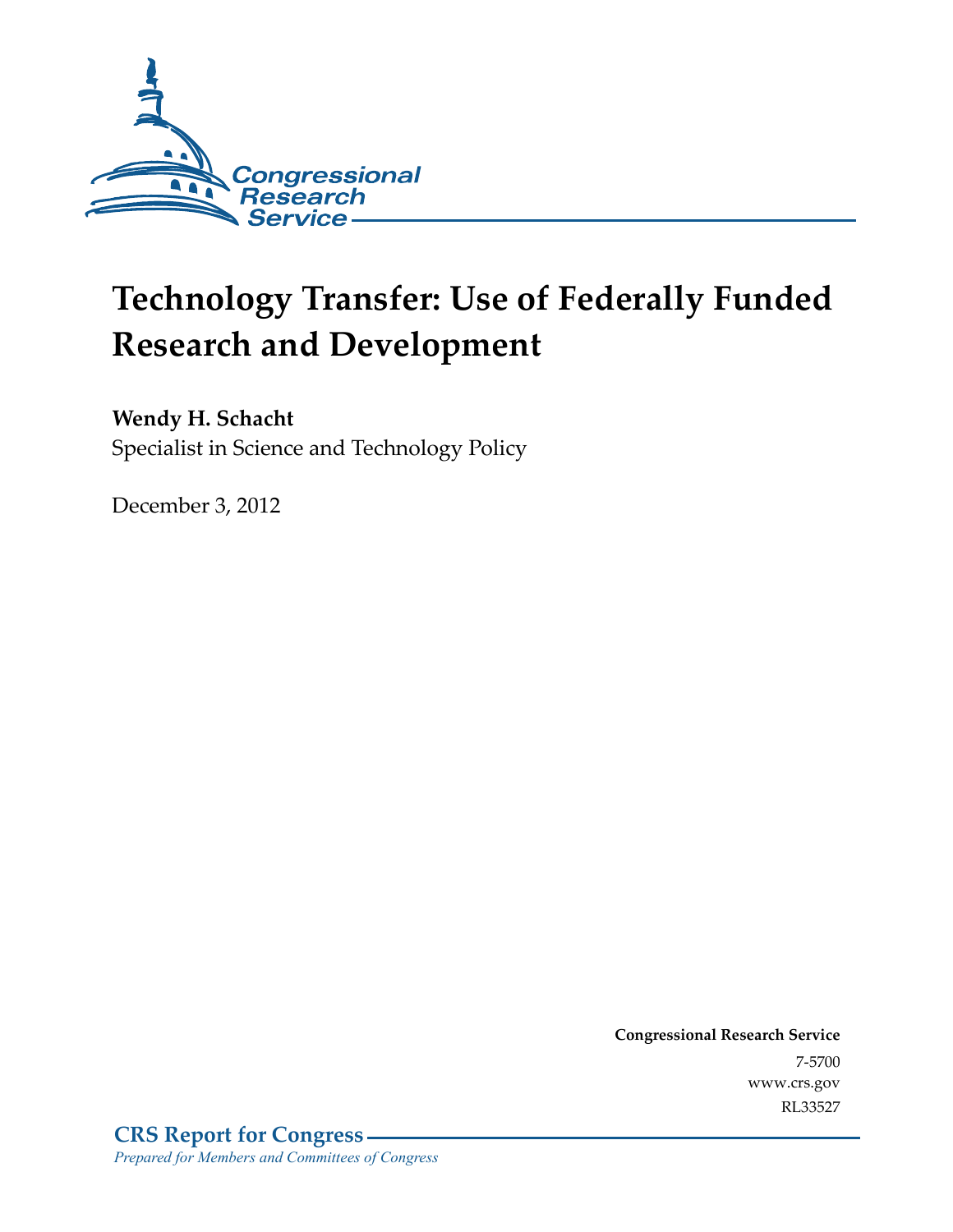### **Summary**

The federal government spends approximately one-third of its annual research and development (R&D) budget for intramural work to meet mission requirements in over 700 government laboratories (including Federally Funded Research and Development Centers). The technology and expertise generated by this endeavor may have application beyond the immediate goals or intent of federally funded R&D. These applications can result from technology transfer, a process by which technology developed in one organization, in one area, or for one purpose is applied in another organization, in another area, or for another purpose. It is a way for the results of the federal R&D enterprise to be used to meet other national needs, including the economic growth that flows from new commercialization in the private sector; the government's requirements for products and processes to operate effectively and efficiently; and the demand for increased goods and services at the state and local level.

Congress has established a system to facilitate the transfer of technology to the private sector and to state and local governments. Despite this, use of federal R&D results has remained restrained, although there has been a significant increase in private sector interest and activities over the past several years. Critics argue that working with the agencies and laboratories continues to be difficult and time-consuming. Proponents of the current effort assert that while the laboratories are open to interested parties, the industrial community is making little effort to use them. At the same time, state governments are increasingly involved in the process. At issue is whether incentives for technology transfer remain necessary, if additional legislative initiatives are needed to encourage increased technology transfer, or if the responsibility to use the available resources now rests with the private sector.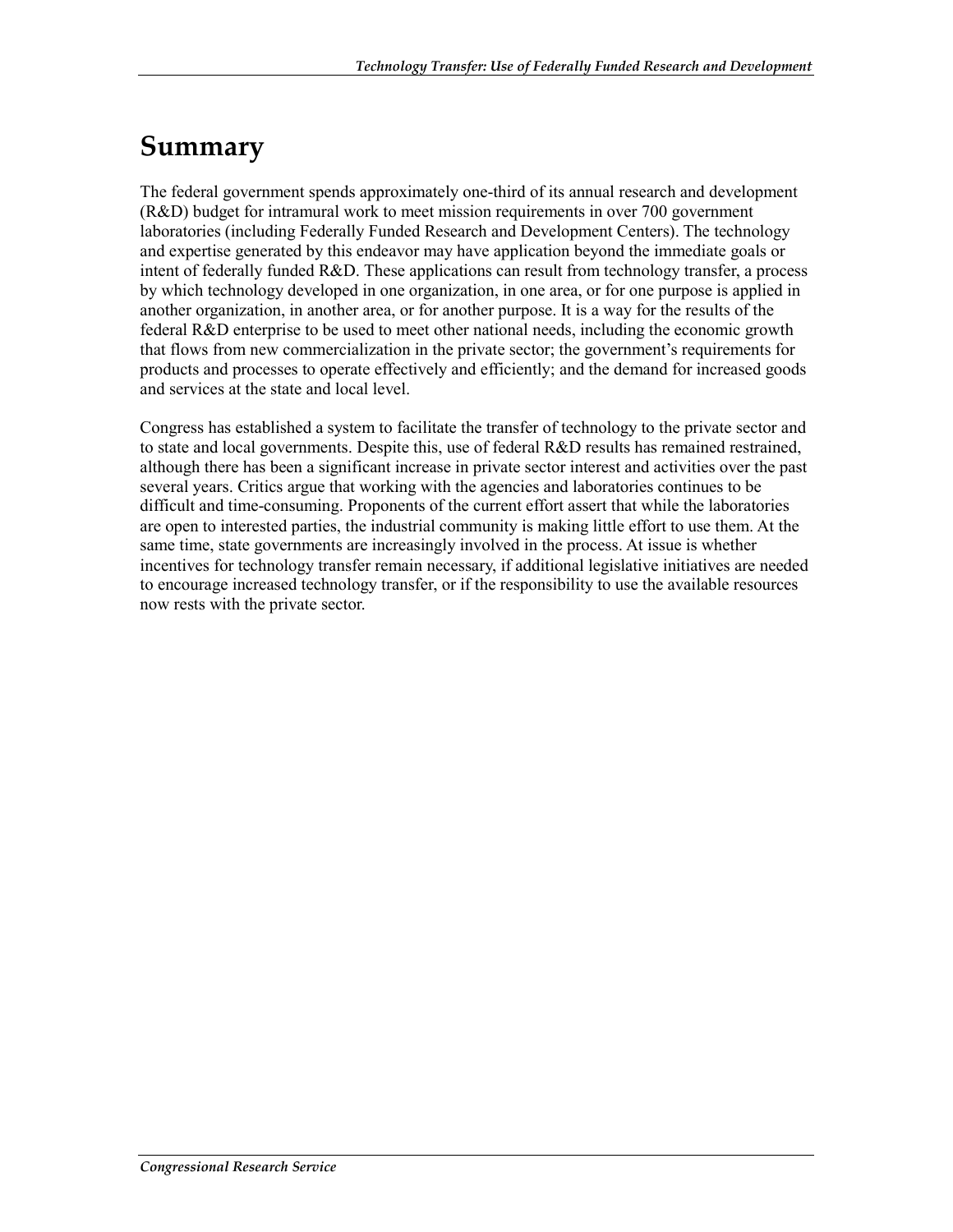## **Contents**

| Technology Transfer to State and Local Governments: Rationale for Federal Activity  3 |  |
|---------------------------------------------------------------------------------------|--|
|                                                                                       |  |
|                                                                                       |  |
|                                                                                       |  |
|                                                                                       |  |
|                                                                                       |  |
|                                                                                       |  |
|                                                                                       |  |

### **Contacts**

|--|--|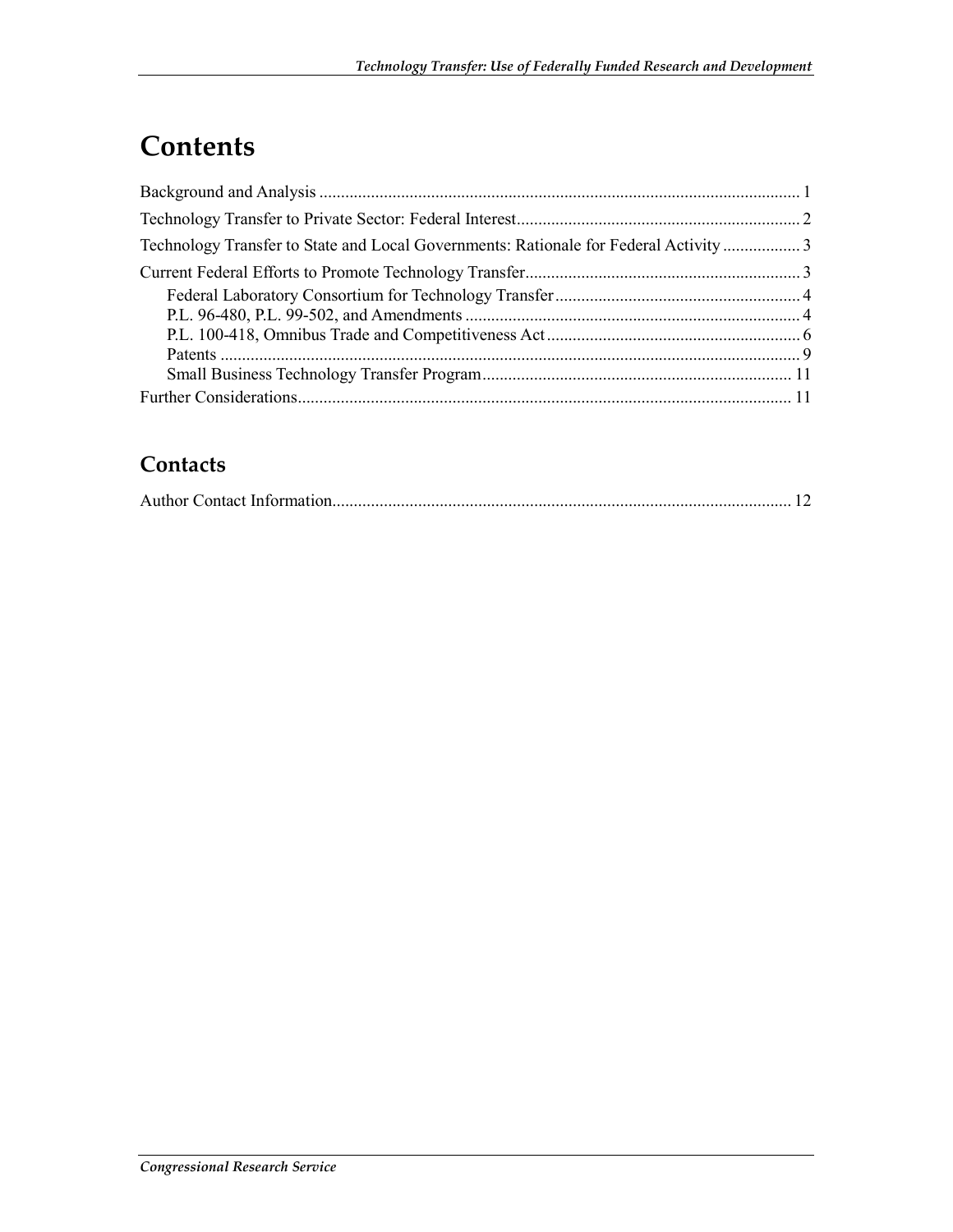### **Background and Analysis**

The federal government will have spent an estimated \$138.9 billion in FY2012 on research and development to meet the mission requirements of the federal departments and agencies.<sup>1</sup> Approximately one-third of this is for intramural research and development (R&D) by federal laboratories (including support for Federally Funded Research and Development Centers). While the major portion of federal support has been in the defense arena, government R&D has led to new products and processes for the commercial marketplace including, but not limited to, antibiotics, plastics, airplanes, computers, microwaves, and bioengineered drugs. Given the increasing competitive pressures on U.S. firms in the international marketplace, proponents of technology transfer argue that there are many other technologies and techniques generated in the federal laboratory system which could have market value if further developed by the industrial community. Similarly, the knowledge base created by the agencies' R&D activities can serve as a foundation for additional commercially relevant efforts in the private sector.

The movement of technology from the federal laboratories to industry and to state and local governments is achieved through technology transfer. Technology transfer is a process by which technology developed in one organization, in one area, or for one purpose is applied in another organization, in another area, or for another purpose. In the defense arena it is often called "spinoff." Technology transfer can have different meanings in different situations. In some instances, it refers to the transfer of legal rights, such as the assignment of patent title to a contractor or the licensing of a government-owned patent to a private firm. In other cases, the transfer endeavor involves the informal movement of information, knowledge, and skills through person-to-person interaction. The crucial aspect in a successful transfer is the actual use of the product or process. Without this, the benefits from more efficient and effective provision of goods and services are not achieved. However, while the United States has perhaps the best basic research enterprise in the world—as evidenced in part by the large number of Nobel Prizes awarded to American scientists—other countries sometimes appear more adept at taking the results of this effort and making commercially viable products to be sold in U.S. and world markets. $^2$ 

Despite the potential offered by the resources of the federal laboratory system, the commercialization level of the results of federally funded research and development remained low through the 1970s and 1980s. Studies indicated that only approximately 10% of federally owned patents were ever used. There were various reasons for this, including the fact that many of these technologies and patents had no commercial application. A major factor in successful transfer is a perceived market need for the technology or technique. However, because federal laboratory R&D is generally undertaken to meet an agency's mission or because there are insufficient incentives for private sector research that the government deems in the national interest, decisions reflect public sector, rather than commercial needs. Thus, transfer often depends on attempts to ascertain commercial applications of technologies developed for government use—"technology push"—rather than on "market pull." In other words, a technology is developed and a use for it established because the expertise exists rather than because it is perceived to be needed.

<sup>1</sup> <sup>1</sup> Office of Management and Budget, Fiscal Year 2013 Analytical Perspectives, Budget of the U.S. Government, 370, available at http://www.whitehouse.gov/sites/default/files/omb/budget/fy2013/assets/spec.pdf.

<sup>&</sup>lt;sup>2</sup> See CRS Report RL33528, *Industrial Competitiveness and Technological Advancement: Debate Over Government Policy*, by Wendy H. Schacht.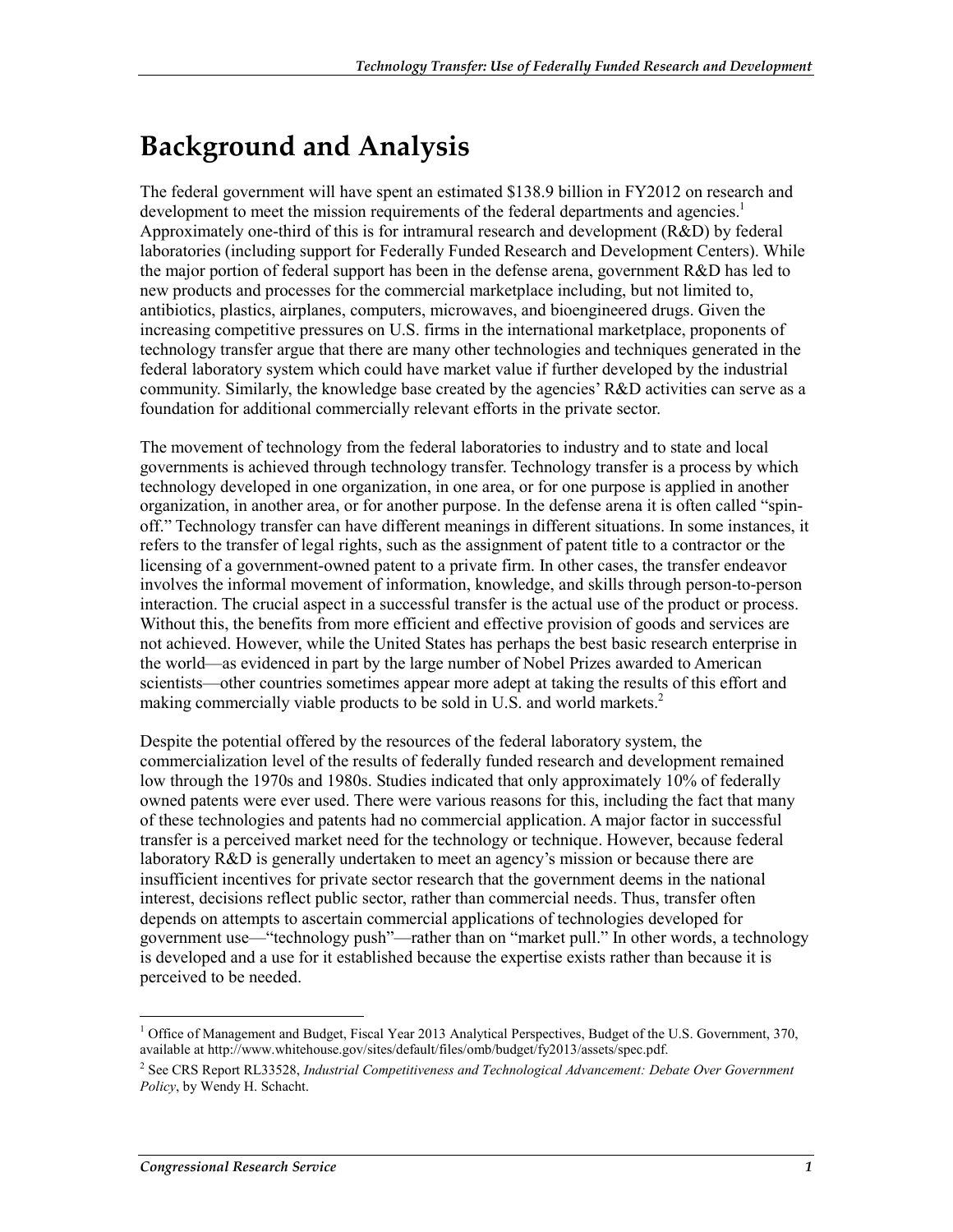Additional barriers to transfer involve costs. Studies have estimated that research accounts for approximately 25% of expenditures associated with bringing a new product or process to market. Thus, while it might be advantageous for companies to rely on government-funded research, there are still significant added costs of commercialization after the transfer of technology has occurred. However, industry unfamiliarity with these technologies, the "not invented here" syndrome, and ambiguities associated with obtaining title to or exclusive license for federally owned patents also contribute to a limited level of commercialization. Complicating the issue is the fact that the transfer of technology is a complex process that involves many stages and variables. Often the participants do not know or understand each other's work environment, procedures, terminology, rewards, and constraints. The transfer of technology appears to be most successful when it involves one-to-one interaction between committed individuals in the laboratory and in industry or state and local government. "Champions" are generally necessary to see a transfer through to completion because it is so often a time- and energy-consuming process. Given this, technology transfer is best approached on a case-by-case basis that can take into account the needs, operating methods, and constraints of the involved parties.

### **Technology Transfer to Private Sector: Federal Interest**

The federal interest in the transfer of technology from government laboratories to the private sector is based on several factors. The government requires certain goods and services to operate. Much of the research it funds is directed at developing the knowledge and expertise necessary to formulate these products and processes. However, the government has neither the mandate nor the capability to commercialize the results of the federal R&D effort. Technology transfer is a mechanism to get federally generated technology and technical know-how to the business community where it can be developed, commercialized, and made available for use by the public sector.

Federal involvement in technology transfer also arises from an interest in promoting the economic growth that is vital to the nation's welfare and security. It is through further development, refinement, and marketing that the results of research become diffused throughout the economy and can generate growth. It is widely accepted that technological progress is responsible for up to one-half the growth of the U.S. economy and is the principal driving force in long-term economic growth and increases in our standard of living. Economic benefits of a technology or technique accrue when a product, process, or service is brought to the marketplace where it can be sold or used to increase productivity. When technology transfer is successful, new and different products or processes become available to meet or induce market demand. Transfer from the federal laboratories can result in substantial increases in employment and income generated at the firm level.

In addition, cooperation with the private sector provides a means for federal scientists and engineers to obtain state-of-the-art technical information from the industrial community, which in various instances is more advanced than that available in the government. Technology transfer is also a way to assist companies that have been dependent on defense contracts and procurement to convert to manufacturing for the civilian, commercial marketplace. Successful efforts range from advances in the commercial aviation industry, to the development of a new technology for use in advanced ceramics, to the evolution of the biotechnology sector.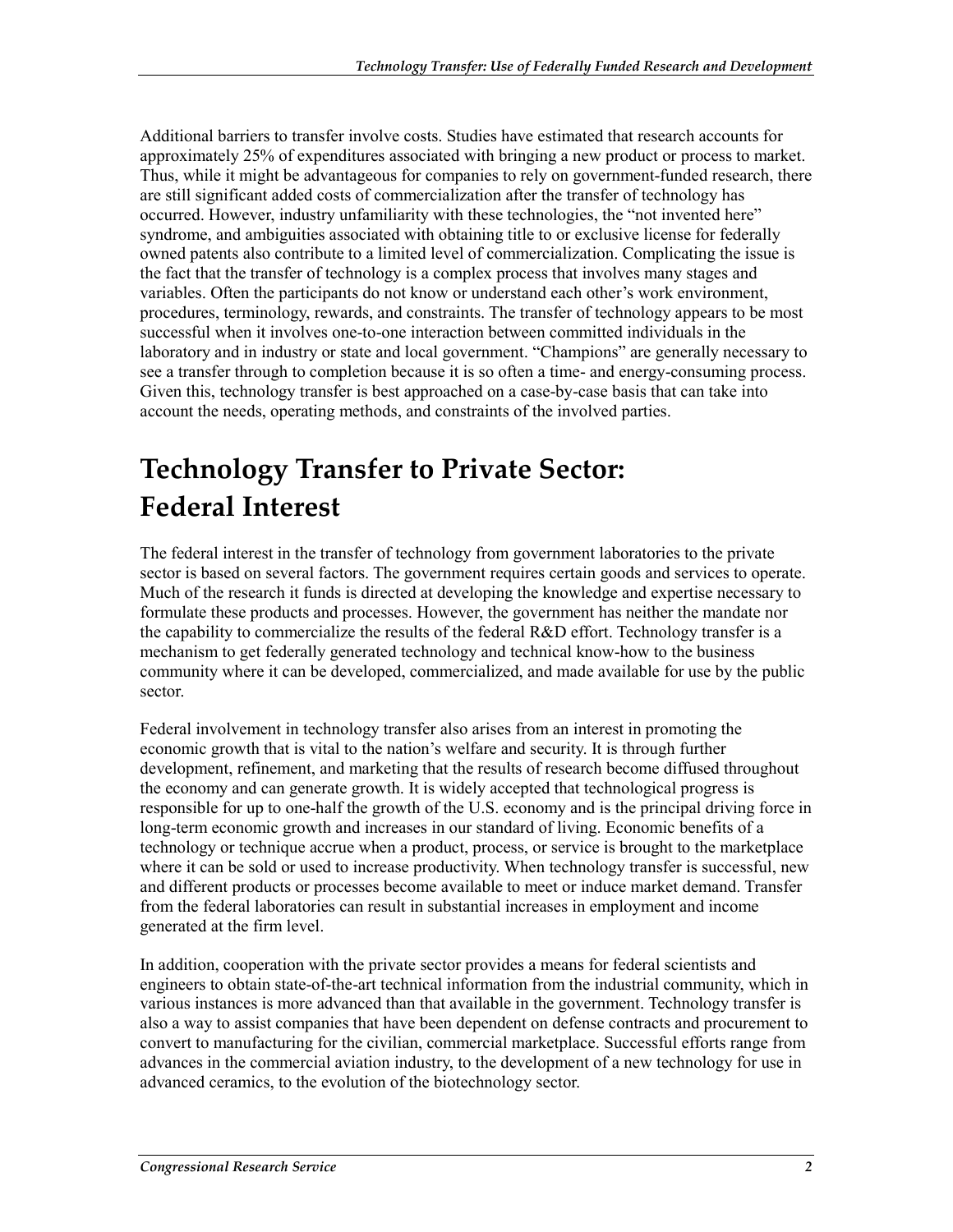## **Technology Transfer to State and Local Governments: Rationale for Federal Activity**

The increasing demands on state and local governments to provide improved goods and services have been accompanied by a recognition that expanded technological expertise can help meet many of these needs. The transfer of technology and technical knowledge from government laboratories to state and local jurisdictions can allow for additional use of ideas and inventions that have been funded and created through federal R&D. Intergovernmental technology transfer can also help state and local officials meet responsibilities imposed by federal legislation.

As state and local governments increasingly looked for technological solutions, the concept of "public technology"—the adaptation and utilization of new or existing technology to public sector needs—emerged. The application of technology to state and local services is a complex and intricate procedure. In transferring technology from the federal laboratories, the application often can be direct. At other times, alterations in technical products and processes may be necessary for application in the state and local environment. However, this "adaptive engineering" generally is not extensive or expensive and can be accomplished by federal laboratory and state and local personnel working together.

State and local government concerns with regional economic growth also have focused attention on technology transfer as a mechanism to increase private sector innovation related activities within their jurisdiction. In order to develop and foster an entrepreneurial climate, many states and localities are undertaking the support of programs that assist high technology businesses, and that often use the federal laboratory system. State and local efforts to develop "incubator centers" for small companies may rely on cooperation with federal laboratories, which supply technical expertise to firms locating at the center. Other larger programs to promote innovation in the state, such as the Ben Franklin Partnership in Pennsylvania, use the science and technology resources of federal personnel. Additional programs have been created involving state universities, private companies, and the federal laboratories, with each program geared to the specific needs and desires of the participating parties.

# **Current Federal Efforts to Promote Technology Transfer**

Over the years, legislative initiatives have fostered the transfer of technology from the federal government to state and local jurisdictions and to the private sector. The primary law affording access to the federal laboratory system is P.L. 96-480, the Stevenson-Wydler Technology Innovation Act of 1980, as amended by the Federal Technology Transfer Act of 1986 (P.L. 99- 502), the Omnibus Trade and Competitiveness Act (P.L. 100-418), the 1990 Department of Defense (DOD) Authorization Act (P.L. 101-189), the National Defense Authorization Act for FY1991 (P.L. 101-510), the Technology Transfer Improvements and Advancement Act (P.L. 104- 113), and the Technology Transfer Commercialization Act (P.L. 106-404). Several practices have been established and laws enacted that are aimed at encouraging the private sector to utilize the knowledge and technologies generated by the federal R&D endeavor. These are discussed below.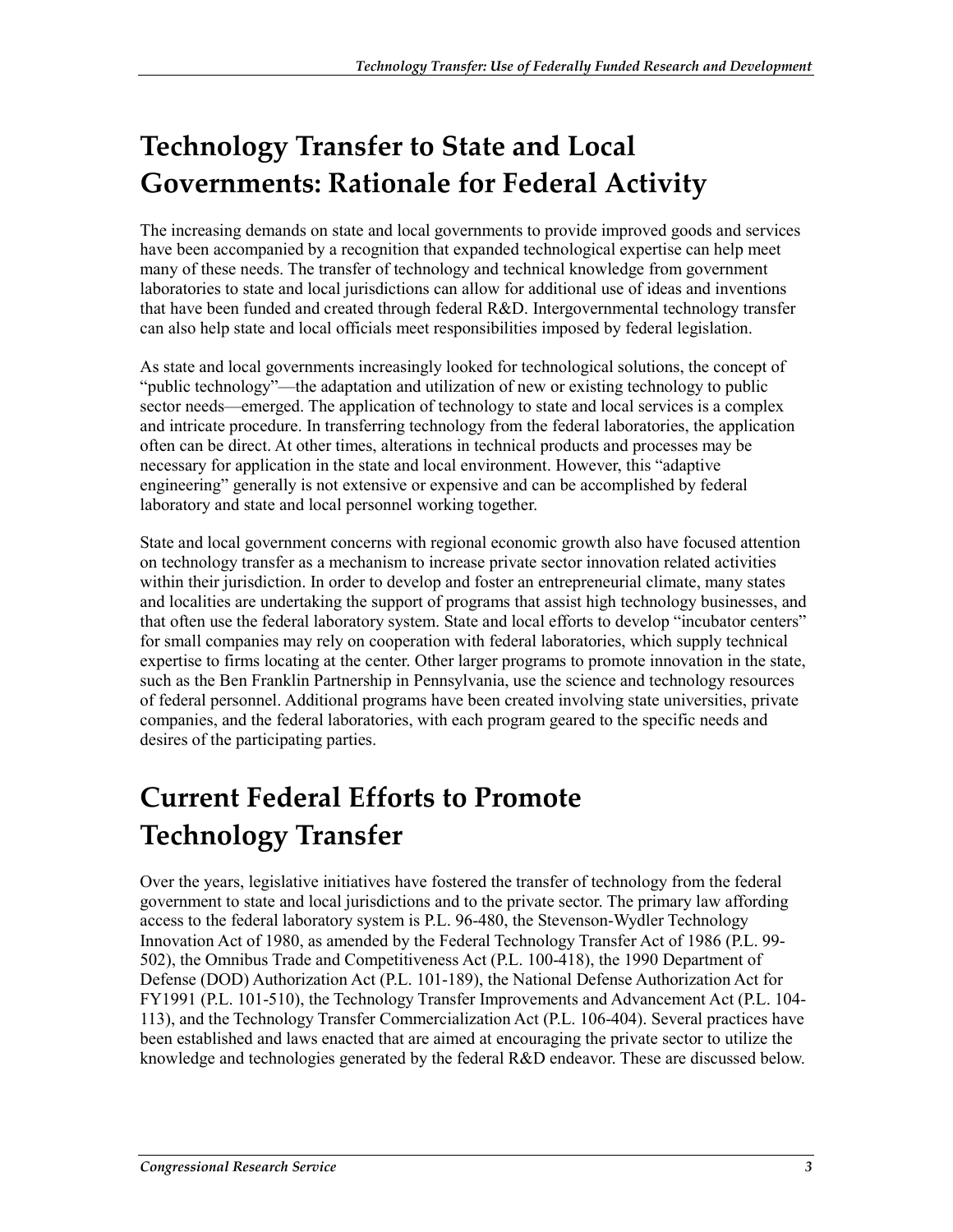### **Federal Laboratory Consortium for Technology Transfer**

One of the primary federal efforts to facilitate and coordinate the transfer of technology among various levels of government and to the private sector is the Federal Laboratory Consortium for Technology Transfer (FLC). The Consortium was originally established under the auspices of the Department of Defense in the early 1970s to assist in transferring DOD technology to state and local governments. Several years later, it was expanded to include other federal departments in a voluntary organization of approximately 300 federal laboratories. The Federal Technology Transfer Act of 1986 (P.L. 99-502) provided the FLC with a legislative mandate to operate and required the membership of most federal laboratories. Today, over 600 laboratories are represented.

The basic mission of the Federal Laboratory Consortium is to promote the effective use of technical knowledge developed in federal departments and agencies by "networking" the various member laboratories with other federal entities, with state, local, and regional governments, and with private industry. To accomplish this, the Consortium establishes channels through which user needs can be identified and addressed. It also provides a means by which federal technology and expertise can be publicized and made available through individual laboratories to private industry for further development and commercialization. Access to the resources of the full federal laboratory system can be made through any laboratory representative, the FLC regional coordinators, the Washington area representative, or by contacting the chairman or executive director.

The FLC itself does not transfer technology; it assists and improves the technology transfer efforts of the laboratories where the work is performed. In addition to developing methods to augment individual laboratory transfer efforts, the Consortium serves as a clearinghouse for requests for assistance and will refer to the appropriate laboratory or federal department. The work of the Consortium is funded by a set-aside of 0.008% of the portion of each agency's R&D budget used for the laboratories.

#### **P.L. 96-480, P.L. 99-502, and Amendments**

In 1980, the U.S. Congress enacted P.L. 96-480, the Stevenson-Wydler Technology Innovation Act. Recognizing the benefits to be derived from the transfer of technology, the law explicitly states that

It is the continuing responsibility of the federal government to ensure the full use of the results of the Nation's federal investment in research and development. To this end the federal government shall strive where appropriate to transfer federally owned or originated [non-classified] technology to state and local governments and to the private sector.

Prior to this law, technology transfer was not part of the mission requirements of the federal departments and agencies, with the exception of the National Aeronautics and Space Administration. This left laboratory personnel open to questions as to the suitability of their transfer activities. However, P.L. 96-480 "legitimized" the transfer effort and mandated that technology transfer be accomplished as an expressed part of each agency's mission.

Section 11 created the mechanisms by which federal agencies and their laboratories can transfer technology. Each department with at least one laboratory originally was required to make available not less than 0.5% of its R&D budget for transfer activities, although this requirement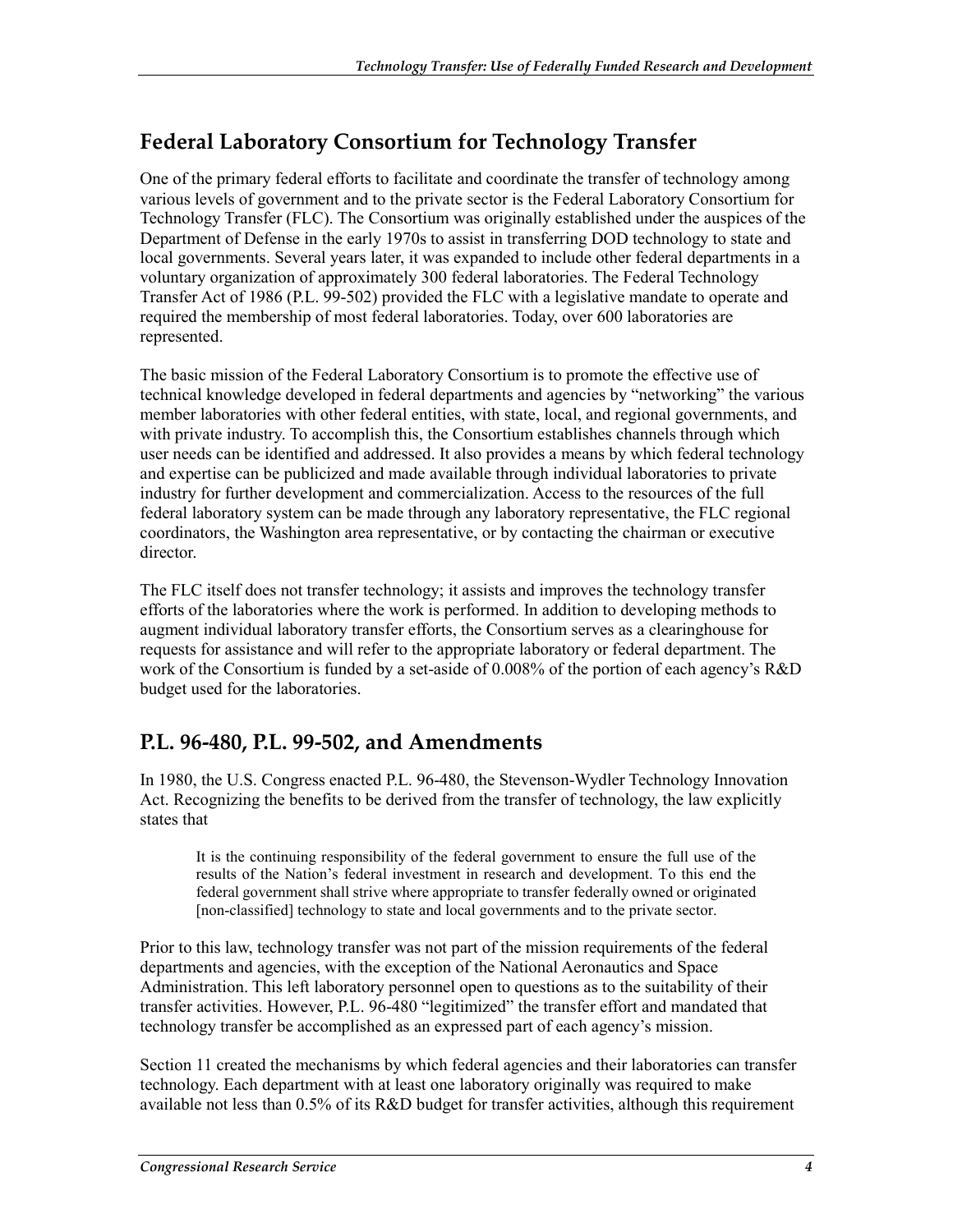could be waived. In 1989, this provision was struck and the agencies instead required to provide "sufficient funding" to support technology transfer. Each laboratory must establish an Office of Research and Technology Applications (ORTA); as amended, laboratories with 200 or more full time scientific, engineering, or related technical employees are required to have at least one fulltime staff person for this office. The function of the ORTA is to identify technologies and ideas that have potential for application in other settings.

Additional incentives for the transfer and commercialization of technology are contained in various amendments to Stevenson-Wydler. P.L. 99-502, the Federal Technology Transfer Act, amends P.L. 96-480 to allow government-owned, government-operated laboratories (GOGOs) to enter into cooperative research and development agreements (CRADAs) with universities and the private sector. The authority to enter into these agreements was extended to government-owned, contractor-operated laboratories (generally the laboratories of the Department of Energy, DOE) in the FY1990 Defense Authorization Act (P.L. 101-189). A CRADA is a specific legal document (not a procurement contract) which defines the collaborative venture. It is intended to be developed at the laboratory level, with limited agency review. In agencies which operate their own laboratories, the laboratory director is permitted to make decisions to participate in CRADAs in an effort to decentralize and expedite the technology transfer process. Generally, at agencies which use contractors to run their laboratories, specifically DOE, the CRADA is to be approved by headquarters. P.L. 106-398, however, allows the agency to define certain conditions under which the CRADA may be approved by a laboratory itself rather than headquarters.

The work performed under a cooperative research and development agreement must be consistent with the laboratory's mission. In pursuing these joint efforts, the laboratory may accept funds, personnel, services, and property from the collaborating party and may provide personnel, services, and property to the participating organization. The government can cover overhead costs incurred in support of the CRADA, but is expressly prohibited from providing direct funding to the industrial partner. In GOGO laboratories, this support comes directly from budgeted R&D accounts. Prior to the elimination of a line item in the budget to support non-defense energy technology transfer, the Energy Department generally relied on a competitive selection process run by headquarters to allocate funding specifically designated to cover the federal portion of the CRADA. Now these efforts are to be supported through programmatic funds.

Under a CRADA, title to, or licenses for, inventions made by a laboratory employee may be granted in advance to the participating company, university, or consortium by the director of the laboratory. In addition, the director can waive, in advance, any right of ownership the government might have on inventions resulting from the collaborative effort regardless of size of the company. This diverges from other patent law that requires title to inventions made under federal R&D funding be given to small businesses, not-for-profits, and universities. In all cases, the government retains a nonexclusive, nontransferable, irrevocable, paid-up license to practice, or have practiced, the invention for its own needs.

Laboratory personnel and former employees are permitted to participate in commercialization activities if these are consistent with the agencies' regulations and rules of conduct. Federal employees are subject to conflict of interest restraints. In the case of government-owned, contractor-operated laboratories, P.L. 101-189 required the establishment of conflict of interest provisions regarding CRADAs to be included in the laboratories' operating contracts within 150 days of enactment of the law. Preference for cooperative ventures is given to small businesses, companies which will manufacture in the United States, or foreign firms from countries that permit American companies to enter into similar arrangements. According to the Department of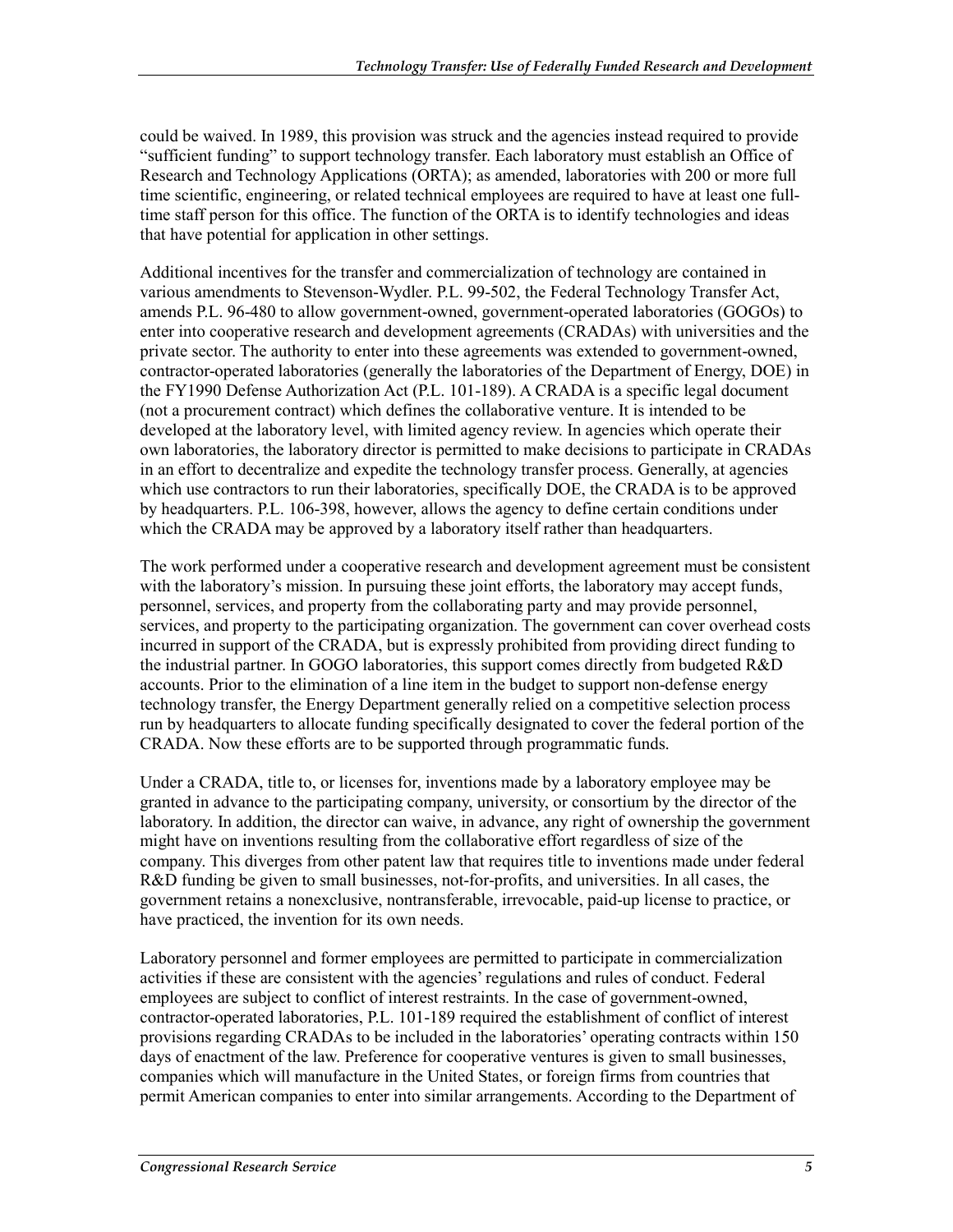Commerce, between FY2005 and FY2009, approximately 3,700-4,200 traditional CRADAs were active each year.<sup>3</sup>

P.L. 99-502 provides for cash awards to federal laboratory personnel for activities facilitating scientific or technological advancements which have either commercial value or contribute to the mission of the laboratory and for the transfer of technology leading to commercialization. As an additional incentive, federal employees responsible for an invention are to receive at least 15% of royalties generated by the licensing of the patent associated with their work. The agencies may establish their own royalty sharing programs within certain guidelines. If the government has the right to an invention but chooses not to patent, the inventor, either as a current or former federal employee, can obtain title subject to the above-mentioned licensing rights of the government.

To further facilitate the transfer process, a provision of the National Defense Authorization Act for FY1991 (P.L. 101-510) amends Stevenson-Wydler allowing government agencies and laboratories to develop partnership intermediary programs augmenting the transfer of laboratory technology to the small business sector.

P.L. 104-113, the Technology Transfer Improvements and Advancement Act, clarifies existing policy with respect to the dispensation of intellectual property under a CRADA by amending the Stevenson-Wydler Act. Responding to criticism that ownership of patents is an obstacle to the quick development of CRADAs, this bill guarantees an industrial partner the option to select, at the minimum, an exclusive license for a field of use to the resulting invention. If the invention is made solely by the private party, then they may receive the patent. However, the government maintains a right to have the invention utilized for compelling public health, safety, or regulatory reasons and the ability to license the patent should the industrial partner fail to commercialize the invention.

#### **P.L. 100-418, Omnibus Trade and Competitiveness Act**

In response to concerns over the development and application of new technology, the 1988 Omnibus Trade and Competitiveness Act contained several provisions designed to foster technology transfer. The law redesignated the National Bureau of Standards as the National Institute of Standards and Technology (NIST), and mandated the establishment of (among other things) (1) an Advanced Technology Program to encourage public-private cooperative efforts in the development of industrial technology and to promote the use of NIST technology and expertise; (2) Regional Manufacturing Technology Transfer Centers; and (3) a Clearinghouse on State and local innovation related activities. The set-aside for operation of the Federal Laboratory Consortium created in P.L. 99-502 was also increased from 0.005% of the laboratory R&D budget to 0.008%.

The now-terminated Advanced Technology Program (ATP) provided seed funding, matched by private-sector investment, to companies or consortia of universities, industries, and government laboratories to accelerate the development of generic technologies that have broad application across industries.<sup>4</sup> The first awards were made in 1991. By the end of the program in 2007, 824

<sup>3</sup> U.S. Department of Commerce, National Institute of Standards and Technology, *Federal Laboratory Technology Transfer, Fiscal Year 2009*, March 2011, 7, available at http://www.nist.gov/tpo/publications/upload/Federal-Lab-TT-Report-FY2009.pdf.

<sup>4</sup> See CRS Report 95-36, *The Advanced Technology Program*, by Wendy H. Schacht.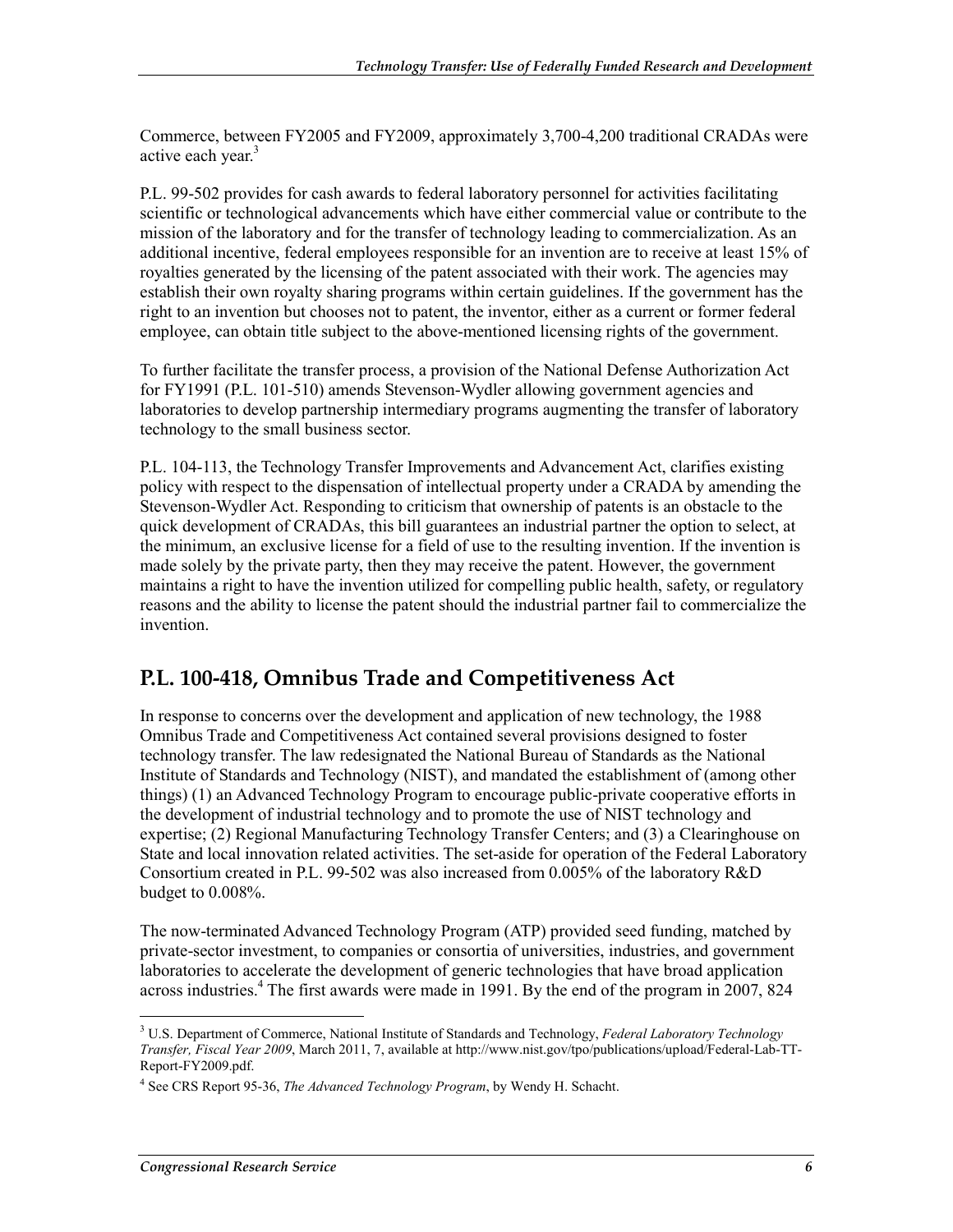projects had been funded representing approximately \$1.6 billion in federal dollars matched by \$1.5 billion in financing from the private sector. Approximately 28% of awards (227) were made for joint ventures.<sup>5</sup>

The first four ATP competitions (through August 1994) were all general in nature. However, in response to large increases in federal funding, NIST, in conjunction with industry, identified various key areas for long-range support including information infrastructure for healthcare; tools for DNA diagnostics; component-based software; manufacturing composite structures; computerintegrated manufacturing for electronics; digital data storage; advanced vapor-compression refrigeration systems; motor vehicle manufacturing technology; materials processing for heavy manufacturing; catalysis and biocatalysis technologies; advanced manufacturing control systems; digital video in information networks; engineering; photonics manufacturing; premium power; microelectronics manufacturing infrastructure; selective-membrane platforms; and adaptive learning systems. The general competition continued. In FY1999, NIST dropped the focused areas in favor of one competition open to all areas of technology.

P.L. 110-69, the America COMPETES Act, created the Technology Innovation Program (TIP) to replace the Advanced Technology Program.<sup>6</sup> Until funding for the program ended in FY2012, TIP was similar to ATP in the intent to promote high-risk R&D that would be of broad-based economic benefit to the nation. However, there were several differences in the operation of the new activity. Awards under TIP were limited to small and medium-sized businesses whereas grants under ATP were available to companies regardless of size. In addition, in the Advanced Technology Program, joint ventures were required to include two separately owned for-profit firms and could involve universities, government laboratories, and other research establishments as participants in the project but not as recipients of the grant. In the TIP initiative, a joint venture could involve two separately owned for-profit companies but could also be comprised of one small or medium-sized firm and a university. A single company could receive up to \$2 million for up to three years under ATP; under TIP, the participating company (which must be a small or medium-sized business) was able to receive up to \$3 million for up to three years. In ATP, small and medium-sized companies were not required to cost share (large firms provided 60% of the total cost of the project) while in TIP there was a 50% cost sharing requirement which, again, only applied to the small and medium-sized businesses that are eligible. There were no funding limits for the five-year funding available for joint ventures under ATP; the TIP limited joint venture funding to \$9 million for up to five years. The Advisory Board that was created to assist in the Advanced Technology Program included industry representatives as well as federal government personnel and representatives from other research organizations. The Advisory Board for the Technology Innovation Program was comprised of only private sector members.

In January 2009, nine awards were announced for "new research projects to develop advanced sensing technologies that would enable timely and detailed monitoring and inspection of the structural health of bridges, roadways and water systems that comprise a significant component of the nation's public infrastructure." According to TIP, \$42.5 million in federal money was expected to be matched by \$45.7 in private sector support. Twenty more awards were announced in December 2009 totaling almost \$71.0 million in NIST financing with approximately \$145.7 million in funding from other sources. Of the projects selected for the two solicitations, thirteen

<sup>5</sup> National Institute of Standards and Technology*, Historical Statistics on ATP Awards/Winners*, available at http://www.atp.nist.gov/eao/statistics.htm.

<sup>6</sup> See CRS Report RS22815, *The Technology Innovation Program*, by Wendy H. Schacht.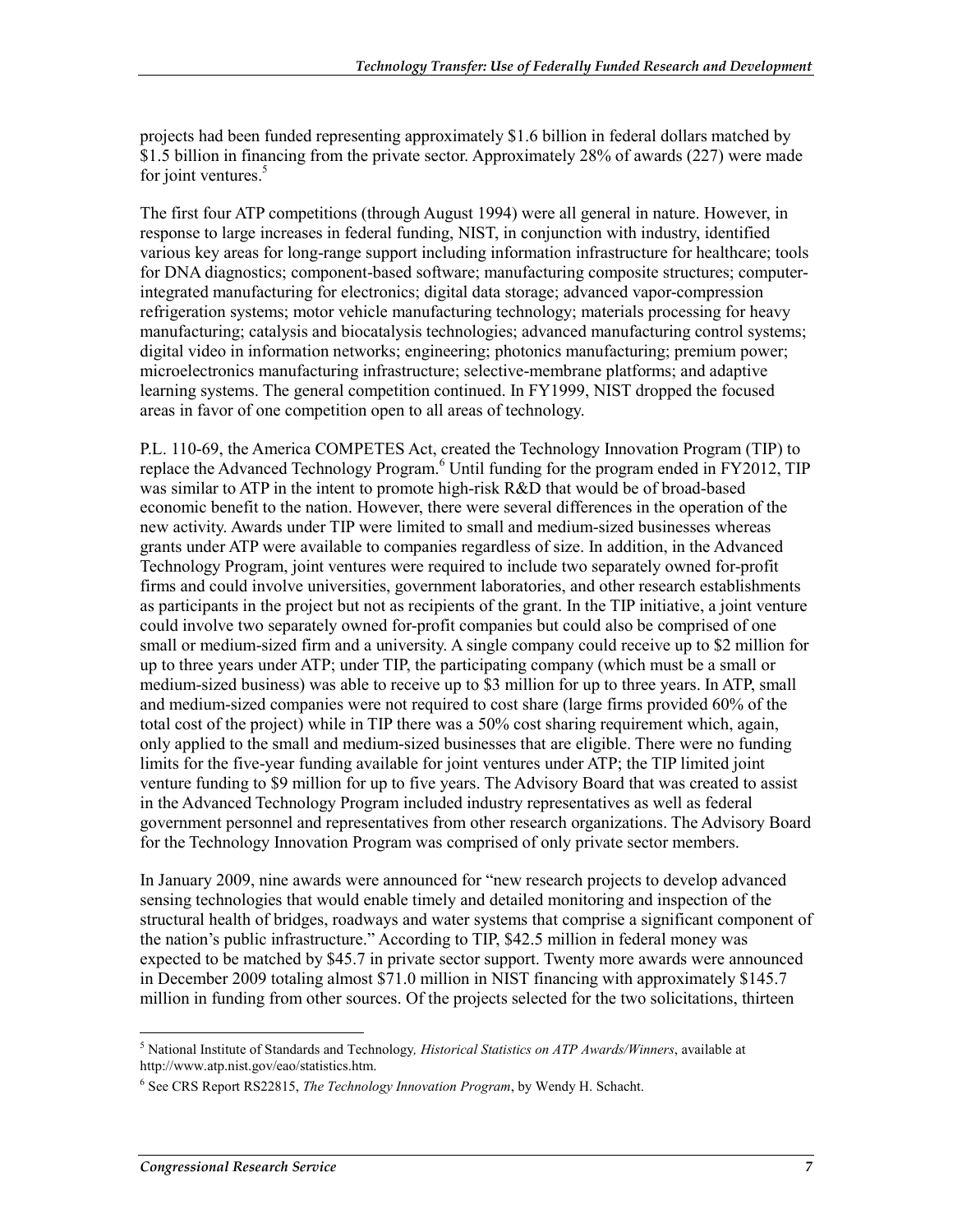were in the area of monitoring and inspection of civil infrastructure; four were in the area of advanced repair of civil infrastructure; eleven were in the area of process scale up for advanced materials; and one was in the area of predictive modeling for advanced materials. Nine additional projects in various areas including biopharmaceuticals, electronics, nanotechnology, renewable energy, and energy sources received awards of more than \$22 million in December 2010. Federal funding for these projects was expected to be matched by approximately \$24 million in private sector support.<sup>7</sup>

According to NIST, no new TIP awards were made in FY2011. The \$44.8 million appropriated for the program in P.L. 112-10 was used for the continued support of ongoing TIP and ATP projects.<sup>8</sup> No FY2012 funds were appropriated for TIP.

The Omnibus Trade and Competitiveness Act (P.L. 100-418) also created a program of regional centers to assist small manufacturing companies' use of knowledge and technology developed under the auspices of the National Institute of Standards and Technology and other federal agencies.<sup>9</sup> Federal funding for the centers is matched by non-federal sources including state and local governments and industry. Originally, seven Regional Centers for the Transfer of Manufacturing Technology were selected and are operational: the Great Lakes Manufacturing Technology Center at the Cleveland Advanced Manufacturing Program in Ohio; the Northeast Manufacturing Technology Center at Rensselaer Polytechnic Institute in Troy, New York (now called the New York Manufacturing Extension Partnership); the South Carolina Technology Transfer Cooperative based at the University of South Carolina in Columbia; the Midwest Manufacturing Technology Center at the Industrial Technology Institute in Ann Arbor, Michigan; the Mid-American Manufacturing Technology Center at the Kansas Technology Enterprise Corporation of Topeka; the California Manufacturing Technology Center at El Camino College in Torrance; and the Upper Midwest Manufacturing Technology Center in Minneapolis.

The original program expanded in 1994 creating the Manufacturing Extension Partnership (MEP) to meet new and growing needs of the community. In a more varied approach, the Partnership involves both large centers and smaller, more dispersed organizations sometimes affiliated with larger centers. Also included is the NIST State Technology Extension Program which provides states with grants to develop the infrastructure necessary to transfer technology from the federal government to the private sector (an effort which was also mandated by P.L. 100-418) and a program that electronically ties the disparate parties together along with other federal, state, local, and academic technology transfer organizations. There are now centers in all 50 states and Puerto Rico. Since the program was created in 1989, awards made by NIST for extension activities resulting in the creation of approximately 400 regional offices. (It should be noted that the Department of Defense also funded 36 centers through its Technology Reinvestment Project [TRP] in FY1994 and FY1995. When the TRP was terminated, NIST took over support for 20 of these programs in FY1996 and financed the remaining ones during FY1997.)

The America COMPETES Act authorized (but did not fund) a new NIST program of partnerships between industry and other educational or research institutions to develop new manufacturing

<sup>&</sup>lt;sup>7</sup> National Institute of Standards and Technology, NIST Announces \$22 Million in Funding for Advanced Manufacturing Research in Electronics, Biotechnology, and Nanotechnology, December 15, 2010, available at http://www.nist.gov/tip/tip\_121510.cfm.

<sup>8</sup> See http://www.nist.gov/tip/.

<sup>9</sup> See CRS Report 97-104, *Manufacturing Extension Partnership Program: An Overview*, by Wendy H. Schacht.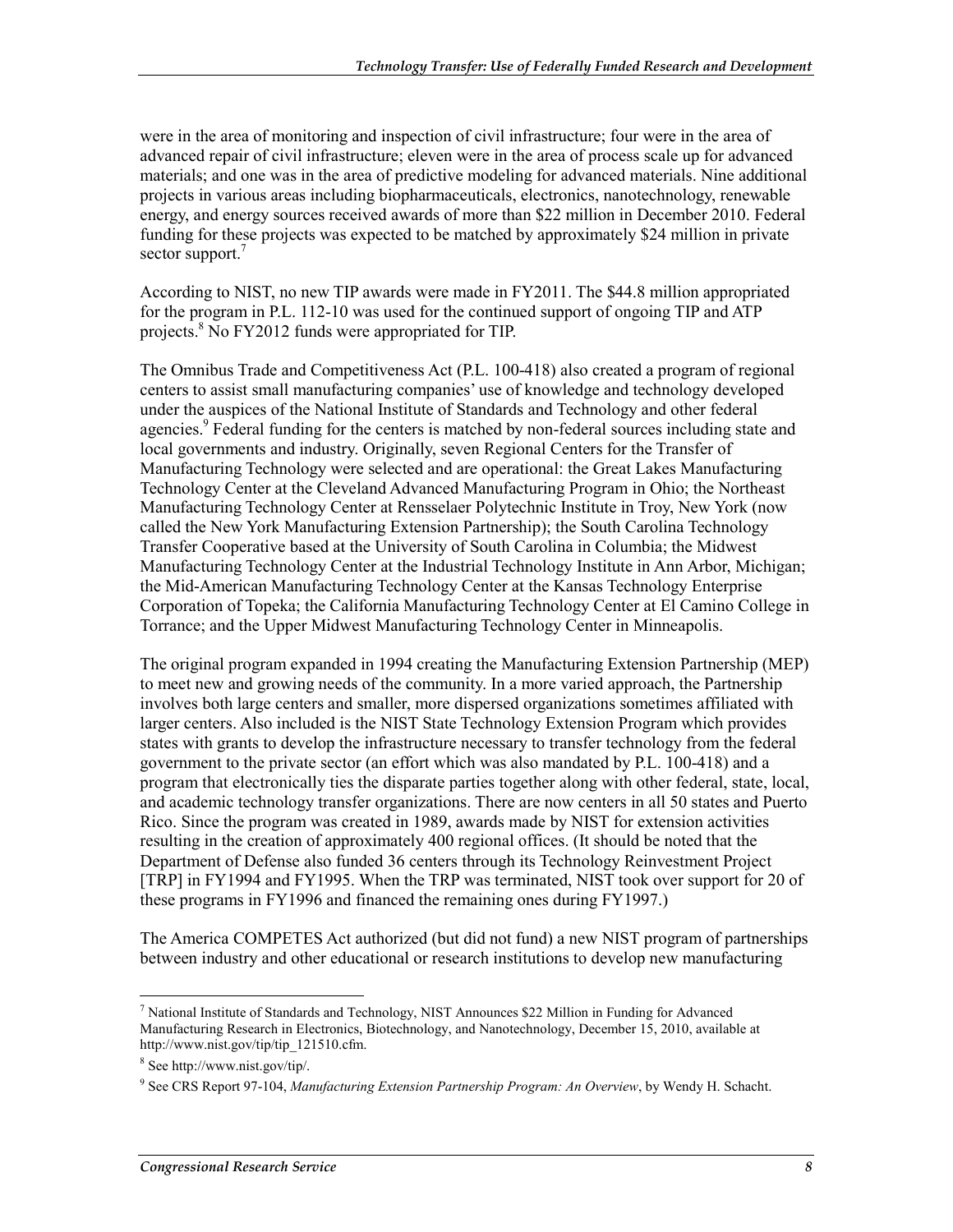processes, techniques, or materials. In addition, a manufacturing fellowship program would be created with stipends available for post-doctoral work at NIST.

In October 2010, NIST announced the award of \$9.1 million in cooperative agreements for 22 projects "designed to enhance the productivity, technological performance and global competitiveness of U.S. manufacturers."10 The funding was granted on a competitive basis to non-profit organizations that will work with the MEP centers and address one or more of the areas that have been identified by NIST as critical to U.S. manufacturing. These activities differ from the established MEP effort in which no new manufacturing research is conducted and funded as existing manufacturing technology is applied to the needs of small and medium-sized firms.

#### **Patents**

The patent system was created to promote innovation. Based on Article I, Section 8 of the U.S. Constitution which states: "The Congress Shall Have Power ... To promote the Progress of Science and useful Arts, by securing for limited Times to Authors and Inventors the exclusive Right to their respective Writings and Discoveries ... ", the patent system encourages innovation by simultaneously protecting the inventor and fostering competition. Originally, it provided the inventor with a lead time of 17 years (from the date of issuance) to develop his idea, commercialize, and thereby realize a return on his initial investment. Today, in response to the Uruguay Round Agreements Act, the term of the patent has been changed to 20 years from date of filing. The process of obtaining a patent places the idea in the public domain. As a disclosure system, the patent can, and generally does, stimulate other firms or inventors to invent "around" existing patents to provide parallel technical developments or meet similar market needs.

Ownership of patents derived from research and development performed under federal funding affects the transfer of technology from federal laboratories to the private sector. Generally, the government retains title to these inventions and can issue to companies either an exclusive license or, more commonly, a nonexclusive license. However, it is argued that without title (or at least an exclusive license) to an invention and the protection it conveys, a company will not invest the additional time and money necessary for commercialization. This contention is supported by the fact that, although a portion of ideas patented by the federal government have potential for further development, application, and marketing, only about 10% of these are ever used in the private sector. However, there is no universal agreement on this issue. It also is asserted that title should remain in the public sector where it is accessible to all interested parties since federal funds were used to finance the work.

Despite the disagreements, the Congress has accepted to some extent the proposition that vesting title to the contractor will encourage commercialization. P.L. 96-517, Amendments to the Patent and Trademark Laws (commonly known as the Bayh-Doyle Act), provides, in part, for contractors to obtain title if they are small businesses, universities, or not-for-profit institutions. Certain rights are reserved for the government and these organizations are required to commercialize within a predetermined and agreed-on time.<sup>11</sup> Yet it continues to be argued that

<sup>&</sup>lt;sup>10</sup> National Institute of Standards and Technology, NIST Manufacturing Extension Partnership Awards \$9.1 Million for 22 Projects to Enhance U.S. Manufacturers' Global Competitiveness, Press Release, October 5, 2010, available at http://www.nist.gov/mep/upload/100410-MEP-Competition-press-release-FINAL.pdf.

<sup>&</sup>lt;sup>11</sup> See CRS Report RL32076, *The Bayh-Dole Act: Selected Issues in Patent Policy and the Commercialization of Technology*, by Wendy H. Schacht.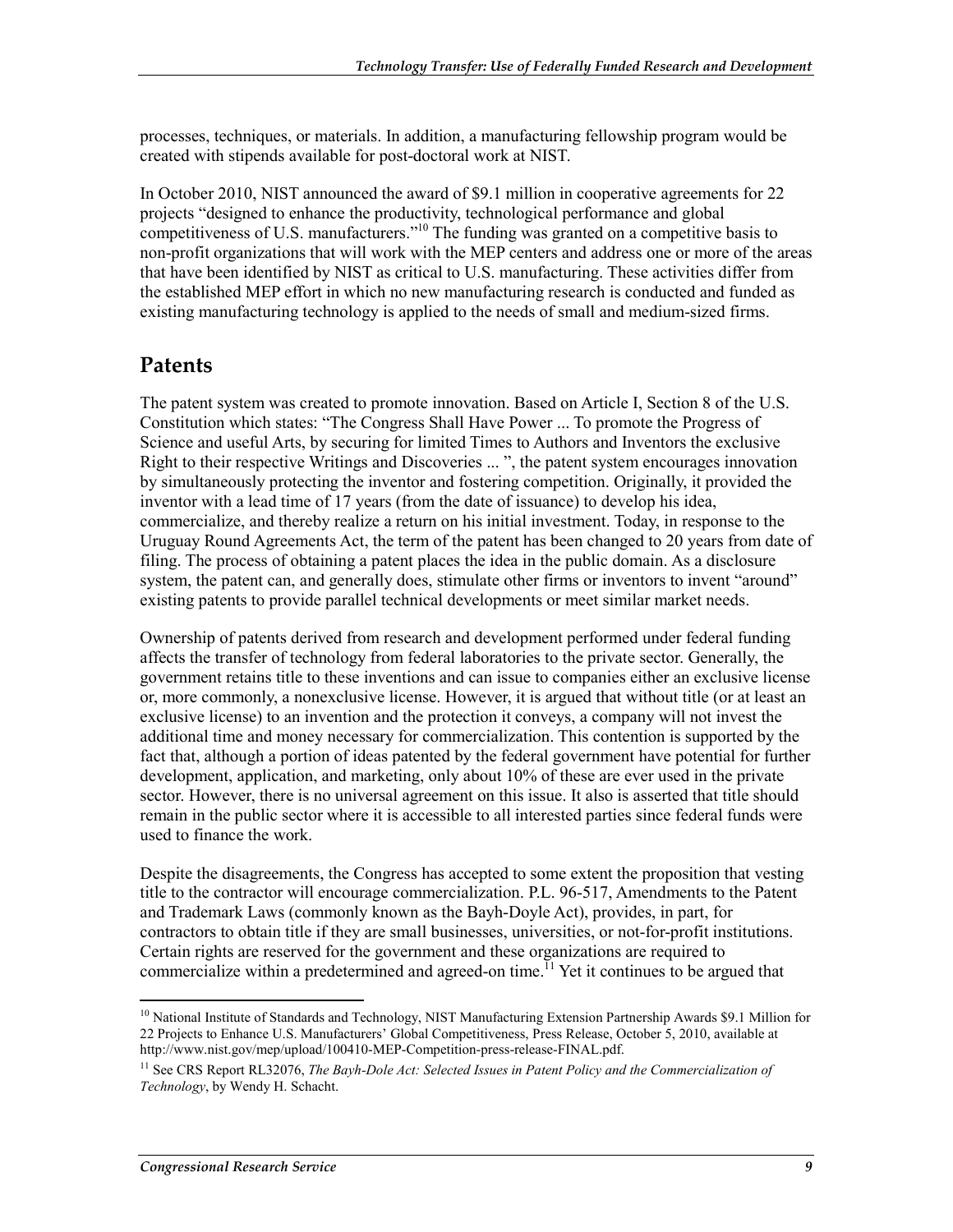patent exclusivity is important for both large and small firms. In a February 1983 memorandum concerning the vesting of title to inventions made under federal funding, President Reagan ordered all agencies to treat, as allowable by law, all contractors regardless of size as prescribed in P.L. 96-517. This, however, does not have a legislative basis.

Further changes in the patent laws made by the enactment of P.L. 98-620 also affect the transfer of technology from federal laboratories to the private sector. In a provision that was designed to increase interaction and cooperation between government-owned, contractor-operated (GOCO) laboratories and private industry in the transfer of technology, Title V permits decisions to be made at the laboratory level as to the award of licenses for laboratory generated patents. The contractor is also permitted by this legislation to receive patent royalties for use in additional research and development, for awards to individual inventors on staff, or for education. A cap exists on the amount of the royalty returning to the laboratory so as not to distort the agency's mission and congressionally mandated R&D agenda. However, the creation of discretionary funds gives laboratory personnel added incentive to encourage and complete technology transfers.

P.L. 98-620 also permits private companies, regardless of size, to obtain exclusive license for the full life of the government patent. Prior restrictions on large firms allowed exclusive license for only five of the (then) 17 years of the patent. The law permits those government laboratories that are run by universities or nonprofit institutions to retain title to inventions made in their institution (within certain defined limitations). Federal laboratories operated by large companies are not included in this provision.

The Federal Technology Transfer Act and the FY1990 DOD authorization give all companies (not just small businesses, universities, and nonprofits) the right to retain title to inventions resulting from research performed under cooperative R&D agreements with government laboratories. If this occurs, the federal government retains a royalty-free license to use these patents. In addition, the Federal Technology Act states that the government agencies may retain a portion of royalty income rather than returning it to the Treasury. After payment of the prescribed amount to the inventor, the agencies must transfer the balance of the total to their government-operated laboratories, with the major portion distributed to the laboratory where the invention was made. The laboratory may keep all royalties up to 5% of their annual budget plus 25% of funds in excess of the 5% limit. The remaining 75% of the excess returns to the Treasury. Funds retained by the laboratory are to be used for expenses incurred in the administration and licensing of inventions; to reward laboratory personnel; to provide for personnel exchanges between laboratories; for education and training consistent with the laboratories' and agencies' missions; or for additional transfer.

P.L. 106-404, the Technology Transfer Commercialization Act, signed into law on November 1, 2000, made alterations in practices concerning patents held by the government to make it easier for federal agencies to license such inventions. The law amends P.L. 96-480 and P.L. 96-517 to decrease the time necessary to obtain an exclusive or partially exclusive license on federally owned patents. Previously, agencies were required to publicize the availability of technologies for three months using the *Federal Register* and then provide an additional 60 day notice of intent to license by an interested company. The new law shortens the period to 15 days in recognition of the ability of the Internet to offer widespread notification and the time constraints faced by industry in commercialization activities. Certain rights would be retained by the government. The legislation also allows licenses for existing government-owned inventions to be included in CRADAs.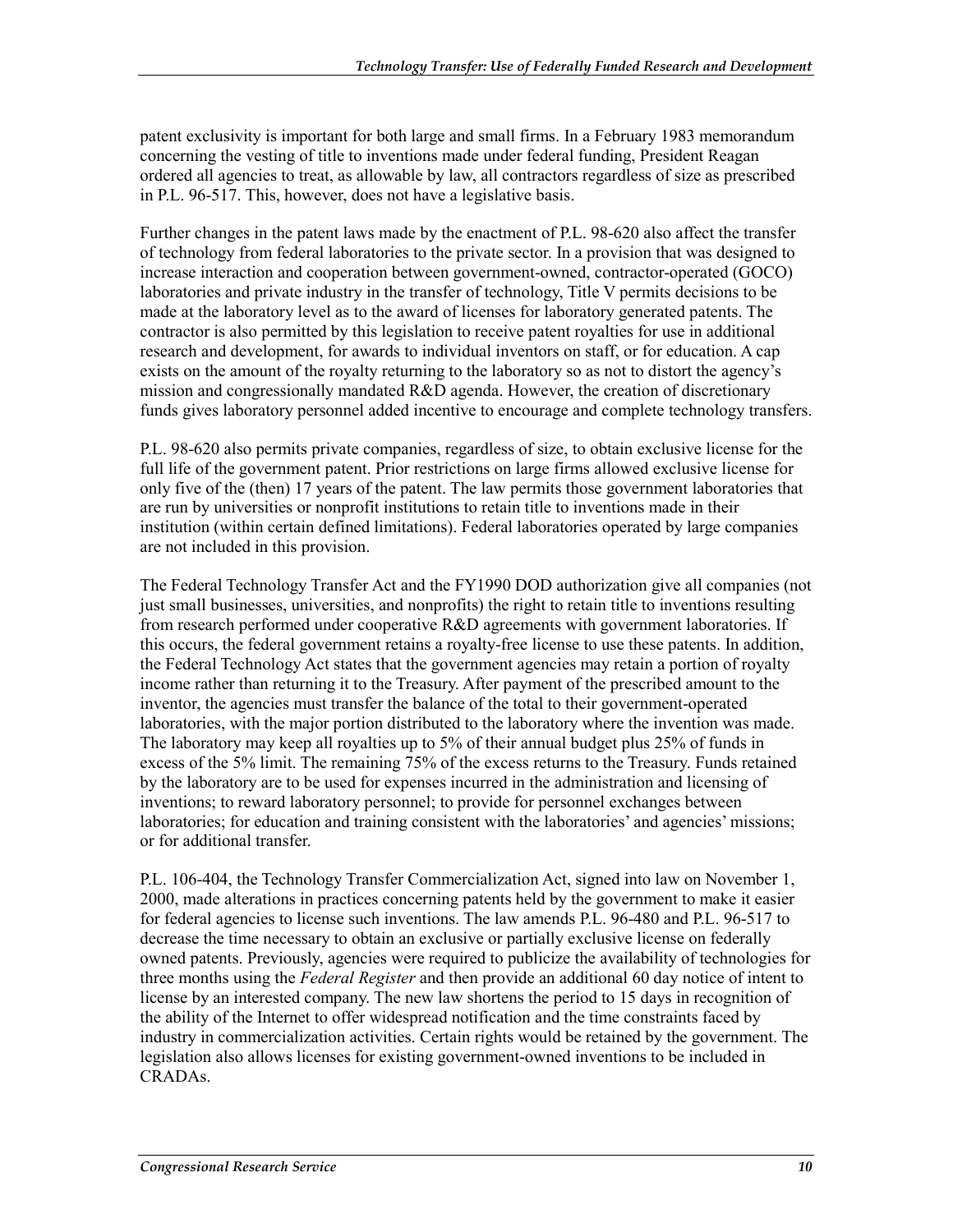The CREATE Act, P.L. 108-453, made changes in the patent laws to promote cooperative research and development among universities, government, and the private sector. The legislation amended Section 103(c) of title 25, United States Code, such that certain actions between researchers under a joint research agreement will not preclude patentability.<sup>12</sup>

#### **Small Business Technology Transfer Program**

P.L. 102-564 created a three-year pilot program designed to facilitate the commercialization of university, nonprofit, and federal laboratory  $R\&D$  by small companies. The Small Business Technology Transfer program (STTR) provides funding for research proposals which are developed and executed cooperatively between a small firm and a scientist in a research organization and fall under the mission requirements of the federal funding agency. Until the recent reauthorization, up to \$100,000 in Phase I financing was available for one year to test the viability of the concept. Phase II awards of \$500,000 could be made for two years to perform the research. Funding for commercialization of the results is expected from the private sector. Financial support for this effort comes from a phased-in set-aside of the R&D budgets of departments which spend over \$1 billion per year on research and development. Originally set to expire at the end of FY1996, the program was extended one year. P.L. 105-135 reauthorized the STTR through FY2001, while P.L. 107-50 extended the program through FY2009. Since its last expiration on October 31, 2008, the program was temporarily extended numerous times until passage of P.L. 112-81 which extended the STTR through September 30, 2017. The original setaside used to fund the activity was increased to 0.3% in FY2004 and increased to 0.35% in FY2012 and FY2013 by the current reauthorization legislation. Earlier changes had increased the amount of money available for individual Phase II grants from \$500,000 to \$750,000; under the new law, Phase I awards of up to \$150,000 and Phase II awards of up to \$1 million may be made to companies. $^{13}$ 

### **Further Considerations**

The federal laboratories have received a mandate to transfer technology. This, however, is not the same as a mandate to help the private sector in the development and commercialization of technology for the marketplace. While the missions of the government laboratories are often broad, direct assistance to industry is not included, with the exception of the National Institute of Standards and Technology. The laboratories were created to perform the R&D necessary to meet government needs, which typically are not consistent with the demands of the marketplace.

The missions of the federal laboratories are under review, due, in part, to budget constraints and the changing world situation. National security is now being redefined to include economic wellbeing in addition to weapons superiority. The laboratories which have contributed so much to the defense enterprise are being re-evaluated. These discussions provide an opportunity to debate whether the mandate of the federal R&D establishment should include expanded responsibilities for assistance to the private sector. Whether or not the missions of the U.S. government laboratories are changed to include expanded assistance to industry, there are various initiatives

<sup>12</sup> See CRS Report RS21882, *Collaborative R&D and the Cooperative Research and Technology Enhancement (CREATE) Act*, by Wendy H. Schacht.

<sup>13</sup> See CRS Report 96-402, *Small Business Innovation Research (SBIR) Program*, by Wendy H. Schacht.